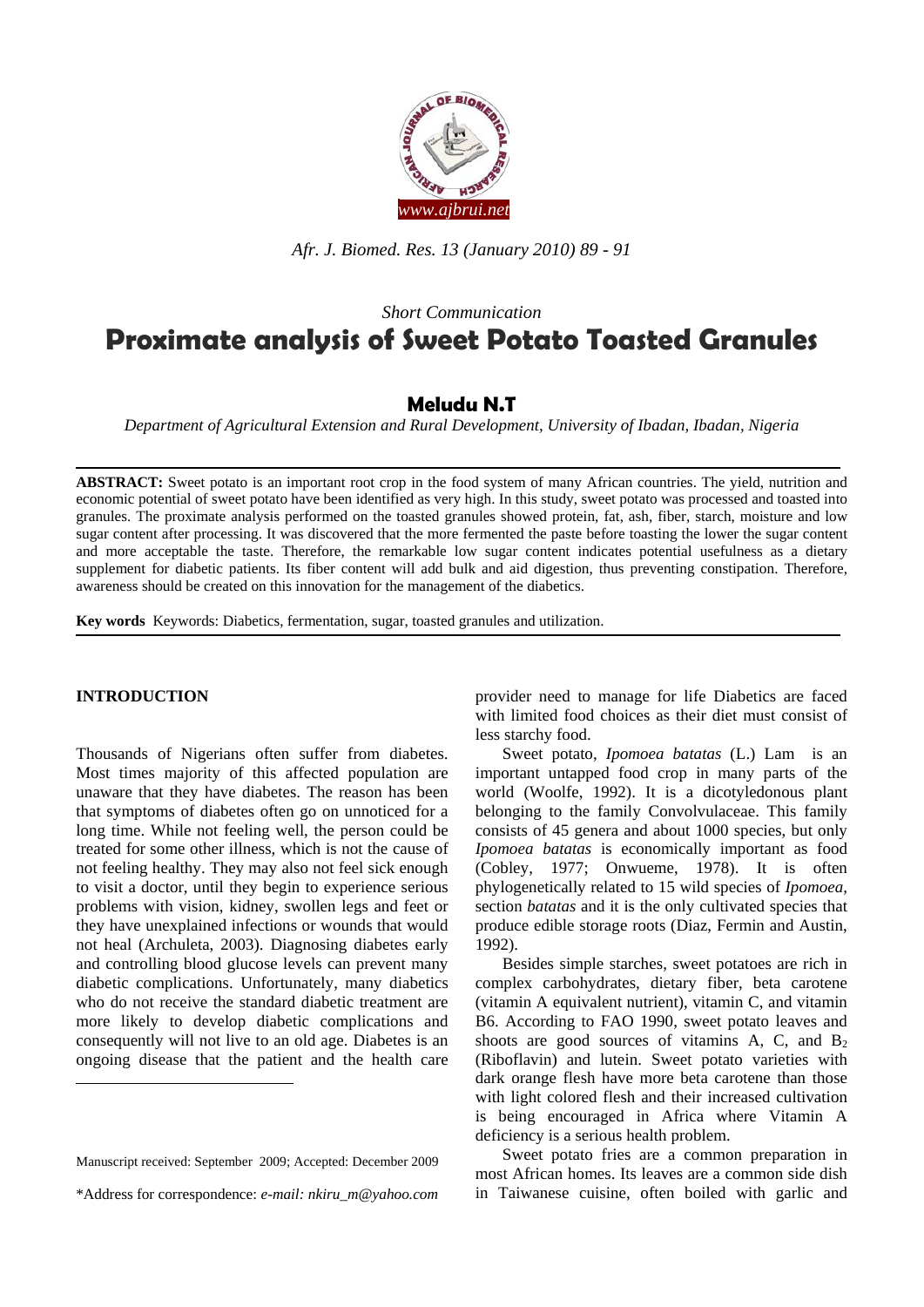vegetable oil and dashed with salt before serving. The young leaves and vine tips of sweet potato plants are widely consumed as a vegetable in West African countries (for example Guinea, Sierra Leone and Liberia), as well as in north eastern Uganda and East Africa (Abidin, 2004). Steamed/Boiled chunks are also very common in many African homes used as a simple, healthy snack. Sweet potato chips can be sliced, fried, and eaten just like potato chips or French fries. Raw sweet potatoes can be eaten as well, usually as a chip.

 In previous studies, sweet potato was processed into different confectioneries (Meludu, 2009) and a suggestion made to establishing sweet potato cottage industry in Nigeria. In this study, an attempt is made at broadening the choice of food for diabetic patients by processing sweet potato through fermentation and toasting the granules

### **MATERIAL AND METHOD**

The materials used in this study include sweet potato roots, empty rice bag, peelers/knives, bowls and the processing technologies used. Sweet potato vines were cultivated and tubers harvested by a final year student of Agronomy Department University of Ibadan, Nigeria.

#### **Procedure for processing sweet potato into toasted granules**

- Sweet potato roots were peeled manually (peels were given to livestock).
- Peeled roots were then washed.
- Washed peeled the roots were then sent for grating.
- After grating, the grated roots were put into an empty washed rice bag.
- The sweet potato paste was fermented for 24 hours before toasting (To achieve a better taste and reduced sugar content, the grated roots can be left in the rice bag for 1-3 days or toasted the same day to achieve a sugary taste).
- The bag was then put in the jack press to press out the water in the grated roots (the water could be allowed to settle and the starch collected.
- The granules were sifted to remove chaff before toasting (sifted particles were given to livestock).
- The sifted granules are now ready to be toasted.
- The toasted granules are sifted again to remove the bigger granules so that only fine toasted granules are left.

The granules were taken to the International Institute for Tropical Agriculture (IITA), Ibadan for proximate analysis and was further re-analyzed at the National Institute for Science and Laboratory Technology (NISLT), Ibadan Nigeria.

#### **RESULTS AND DISCUSSION**

The results (nutrient content) of the proximate analysis of the toasted sweet potato granules are indicated in Table 1. The results of this study showed that there are differences in the nutrient content of the toasted granules, after several confirmations. These are against the nutrient content in raw sweet potato of 6% sugar, 4 % fiber and 17% starch per 100 gram (Jegtvig, 2008)**.** Boiled sweet potato roots contain 5.7% sugar, which is higher than the sugar in toasted granules. The implication is that the sugar content is reduced after processing through fermentation and toasting the granules. The sugar content of the roots is reduced by an increase in the time of fermentation, while the fiber content increased.

#### **Table 1:**

Percentage of the nutrient content of sweet potato toasted granule per 100gm

|                                  | <b>Protein</b><br>$\frac{0}{0}$ | Fat<br>$\frac{0}{0}$ | <b>Fiber</b><br>$\frac{0}{0}$ | <b>Sugar</b><br>$\frac{0}{0}$ |
|----------------------------------|---------------------------------|----------------------|-------------------------------|-------------------------------|
| Sweet Potato<br>Toasted granules | 1.76                            | 0.25                 | 6.65                          | 0.30                          |
| <b>Boiled Sweet Potato</b>       | 1.65                            | 1.0                  | 1.8                           | 5.70                          |
| Raw Sweet Potato                 | 1.65                            |                      | 4.0                           | 6.00                          |

There are immense potential qualities in sweet potato to serve as diet supplement for good health in general and for the diabetics in particular, because of the lower sugar content after being processed into toasted granules. In general it has been established that sweet potato contains low sugar. Unfortunately most consumers have depended so much on cassava another root and tuber crops, which would require serious intervention to convince them on this innovation to change their consumption pattern to include sweet potato. Even though nutritional and agricultural knowledge is available, the information is not always transferred to the majority of the consumers. The consumers are also not aware of the different forms of processing sweet potato.

 It is therefore recommended that sweet potato multiplication programs be established, focusing on improved and orange flesh varieties. Awareness shoukd also be created to inform the consumers on the nutrient content of sweet potato, especially its health benefits as a candidate for supplementing diabetic meal is urgently required.